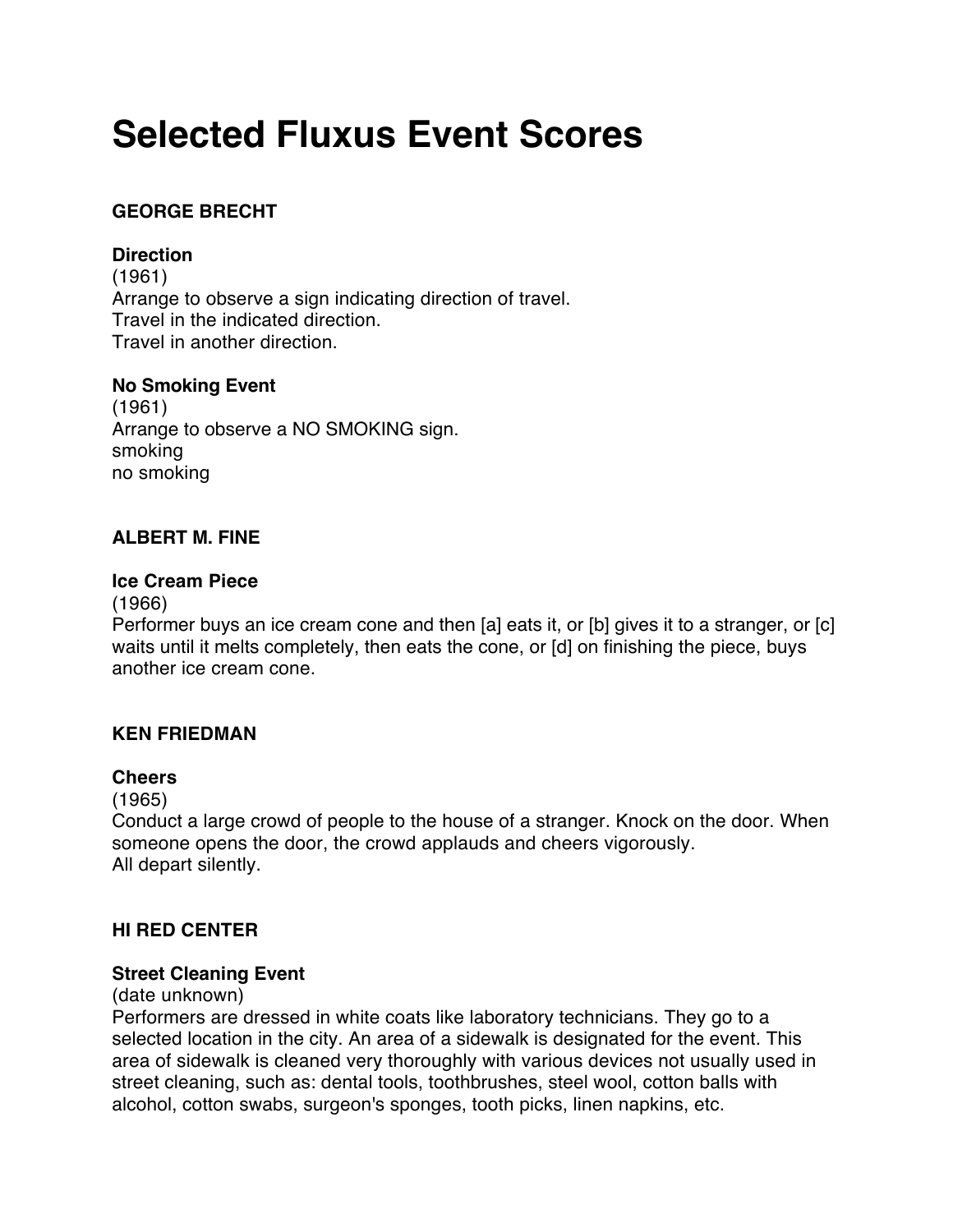# **MILAN KNIZAK**

#### **Sunday Event**

(1965)

A broom (or some other thing) is tied to the end of a string about 3 yards long. Then it is pulled behind all over the busy streets on a Sunday.

#### **Walking Event**

(1965)

On a busy city avenue, draw a circle about 3m in diameter with chalk on the sidewalk. Walk around the circle as long as possible without stopping.

#### **Smile Game**

(1965)

Say hello to every pretty girl you meet. If she replies with a smile, you get a point. The one with the most points wins.

#### **Cover**

(1965)

Cover a large area with paper joined together.

# **Tracks**

(1971-78) Tracks left by: a stone clothes (left lying about, hanging up, on someone) wood (in a tree, on the ground, on a hand, etc.) rain wind an automobile (on us, on a road, etc.) man (his foot, bare, shod, the tracks left by his activies, etc.) thoughts (of man, thoughts themselves) words (on paper, in mouths, etc.) etc., etc.

We may observe tracks, examine them, if possible photograph them, draw them, paint them, etc., or simply be aware of them.

# **ALISON KNOWLES**

#### **Street Piece**

(1962) Make something in the street and give it away.